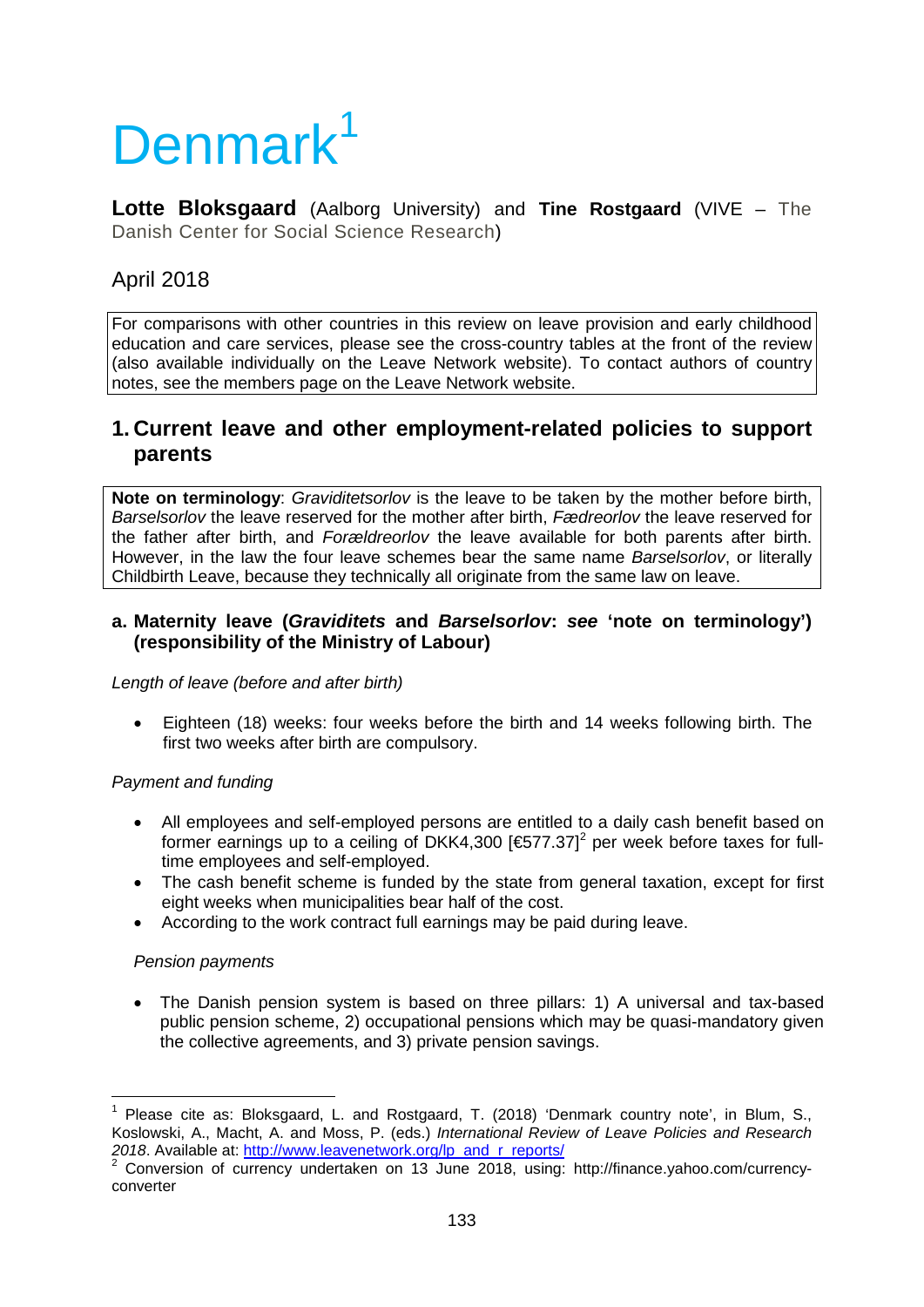The public pension is not affected by taking leave. If full earnings are paid, pension payments to the occupational pension scheme are not affected by taking leave either. If leave is awarded without full pay, occupational pensions are normally affected since payments from employer and employee are discontinued. The collective agreement may however specify that the employer must continue payments. Special conditions apply for employees working in the state and municipalities where the employer must continue payments to the occupational pensions. Payments to the private pension scheme are entirely covered by the employee who may/may not decide to continue payments.

#### *Flexibility in use*

• None.

#### *Eligibility (e.g. related to employment or family circumstances)*

- Eligibility to full compensation for an employee is based on a period of work of at least 120 hours in 13 weeks preceding the paid leave, i.e. regardless of partner's labour market situation. Workers with temporary contracts are excluded only if they are not eligible for unemployment benefit.
- Eligibility for the cash benefit for self-employed persons (including helping a spouse) is based on professional activity on a certain scale for at least six months within the last 12 months period, of which one month immediately precedes the paid leave.
- People who have just completed a vocational training course for a period of at least 18 months or who are doing a paid work placement as part of a vocational training course are eligible to the cash benefit.
- Unemployed people are entitled to cash benefits from unemployment insurance or similar benefits (activation measures).
- Students are entitled to in total 12 months extra study grant, thus the 14 weeks of Maternity leave are covered via the study grant.
- People on sickness benefit continue to receive this benefit which is the same amount as the Maternity leave benefit.

*Variation in leave due to child or family reasons (e.g. multiple or premature births; poor health or disability of child or mother; lone parent); or delegation of leave to person other than the mother*

• None*.* There is no additional leave for multiple births as the right to Maternity (and Paternity and Parental) leave is related to the event of birth and not the number of children born.

#### *Additional note (e.g. if leave payments are often supplemented by collective agreements; employer exclusions or rights to postpone)*

• In Denmark leave is not only regulated via national legislation, but also via collective agreements in the labour market and agreements at company level. In 2012, 84 per cent of the total workforce was covered by such collective agreements (only 74 per cent in the private sector)<sup>[3](#page-1-0)</sup>, and these workers receive compensation during leave from their employer up to their former earnings, i.e. their employer tops up the state benefit. However, the percentage of the Danish workforce that is covered by collective

<span id="page-1-0"></span><sup>3</sup> Dagpengekommissionen (2015) Det danske arbejdsmarked. Arbejdspapir. København: Beskæftigelsesministeriet.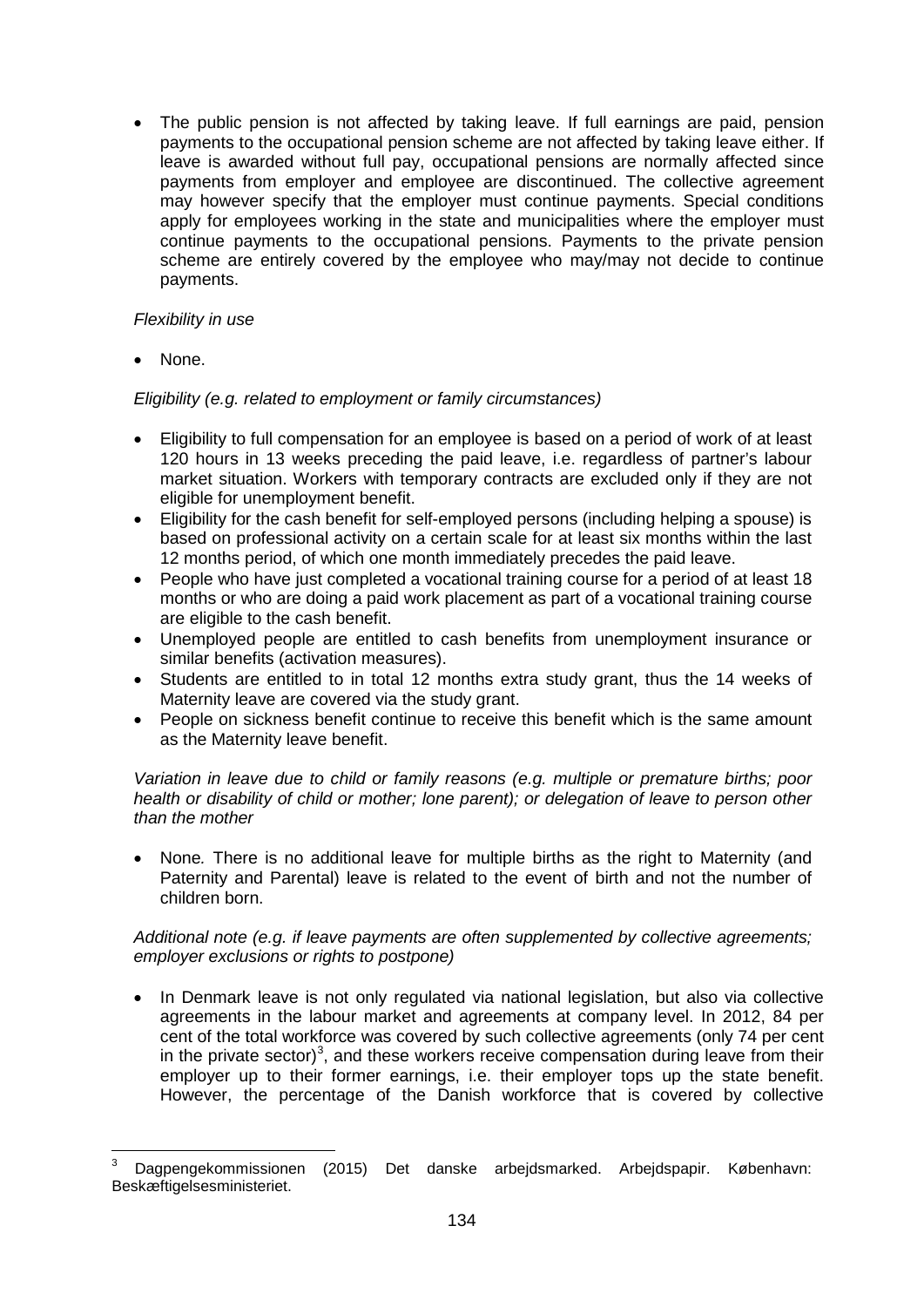agreements is declining, especially among the younger age groups, which means that still fewer (younger) workers are ensured pay during leave via a collective agreement<sup>[4](#page-2-0)</sup>.

- To help employers finance the costs regarding compensation up to the workers' former earnings (see above), different leave reimbursement funds have been set up. In 1996, a leave fund was set up to reimburse private employers' leave costs, so that the cost for compensation was pooled. Several municipal employers set up identical funds in the following years, and in 2005 it was made obligatory for all municipal employers. Municipal employers pool the costs of employees' take-up of leave, so that a workplace with a predominance of female workers should not face higher costs.
- Since 2006, it has been obligatory for private employers also to be members of a leave fund. In the largest private leave fund, DA-Barsel, private employers pay DKK876 [€117.62] per year for each full-time employee and receive reimbursement of up to DKK203.74  $[€27.36]$  $[€27.36]$  $[€27.36]$ <sup>[5](#page-2-1)</sup> per hour for up to 31 weeks<sup>6</sup>. The additional cost of compensation for employees with higher hourly rates than this has to be borne by the employer. Depending on the industry in question, the funds also cover full or parts of the Parental leave, e.g. within the industrial sector each parent is as of 2017 entitled to full coverage for five weeks, and in addition three weeks can be shared.
- A reimbursement fund was also set up in 2006 to cover self-employed, who were reimbursed for the equivalent 31 weeks for women and 23 weeks for men. As of 1 April 2016, the fund was abolished and this group of employees is no longer covered by more than what equals unemployment benefits, the argument being that it was too costly to cover such a small group sufficiently. This is considered by one of the major unions to represent a blow to gender equality, given that Denmark has a very low proportion of female self-employees already<sup>[7](#page-2-3)</sup>.
- An evaluation in 2010 of the funds covering the private sector showed that around 100,000 companies were members of a fund. The report concluded that the funds seem to be beneficial for women – although employers did not believe that the fund had made them change their view on hiring women – and also that more men seemed to take up leave as a consequence of receiving payment during leave. Employers tended to be more positive towards men taking leave than earlier and generally were positive towards the fund. Around one third of employers was unaware of the possibility to receive reimbursement for 29 weeks – even in female dominated sectors – and therefore failed to claim such reimbursement. This was clearly related to whether or not employers paid wages during leave for their employees (COWI, 2010 $^{\circ}$ ). Statistics from the fund of the industrial sector shows an increase in men's percentage of the refunds for take-up of Parental leave – from 17 per cent in 2012 to 40 per cent in 2015. This increase is explained with reference to larger flexibility in men's use of Parental leave due to a removal of a clause in the collective agreement for this sector (cf. 1c Additional note)<sup>[9](#page-2-5)</sup>.

<span id="page-2-0"></span><sup>4</sup> See http://www.ugebreveta4.dk/lo-om-15-aar-er-kun-hver-anden-medlem-af-en-fagforeni \_20027. aspx?redir=newsletter&utm\_campaign=guest\_GammelA4\_Ikkevalideret&utm\_medium=nl\_top&utm\_s ource=newsletter\_Morning&nlid=NDQy&aid=20027

<span id="page-2-1"></span><sup>5</sup> See http://www.dabarsel.dk/refusion/saa-meget-kan-du-faa. As of October 2017, the types of leave are reimbursed differently: Pregnancy and Paternity leave (DKK64.96 [€8.72] per hour), Maternity leave (DKK73.46 [€9.86] per hour) and Parental leave (DKK87.52 [€11.75] per hour).

<span id="page-2-3"></span><span id="page-2-2"></span> $\frac{6}{7}$  See http://www.dabarsel.dk/refusion/saa-laenge-kan-du-faa-refusion<br>  $\frac{7}{7}$  See http://magisterbladet.dk/news/2016/februar/slutmedbarselsfondogudvidetloenstatistik<br>  $\frac{8}{7}$  See COWI (2010) *Evaluering af bar* 

<span id="page-2-4"></span>

<span id="page-2-5"></span><sup>8</sup> See http://www.ugebreveta4.dk/maend-i-skurvognen-skal-ud-med-barnevognen\_20405.aspx?redir =newsletter&utm\_campaign=guest\_EU\_Ekstralist\_From\_MorningNL&utm\_medium=nl\_top&utm\_sour ce=newsletter\_Morning&nlid=NjY5&aid=20405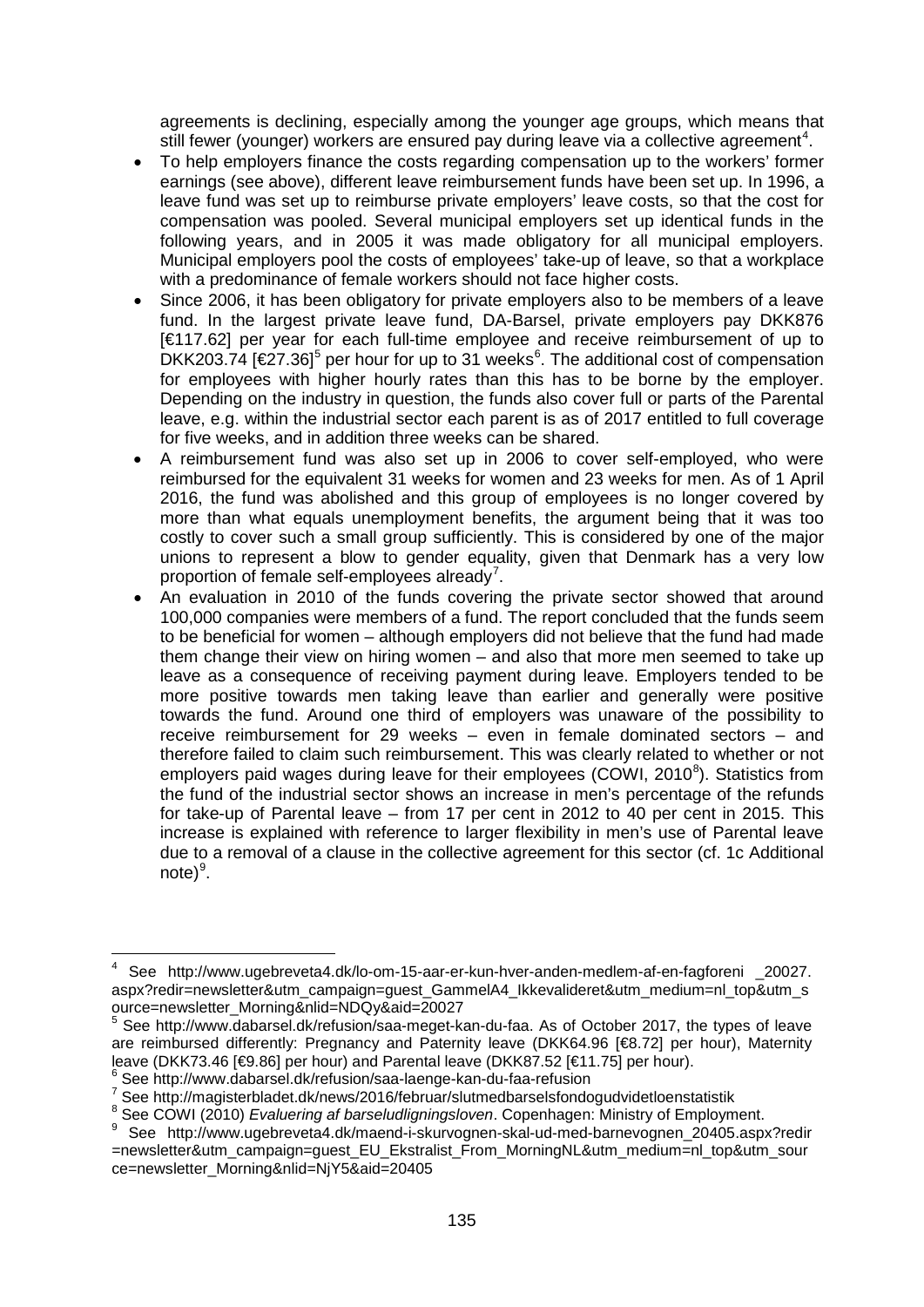## **b. Paternity leave (***Fædreorlov:* **see 'note on terminology') (responsibility of the Ministry of Labour)**

#### *Length of leave*

Two weeks.

#### *Payment and funding*

• Payment and funding as for Maternity leave.

#### *Pension payments*

• Payments as for Maternity leave.

#### *Flexibility in use*

• Employed fathers can take-up Paternity leave during the first 14 weeks after birth. Fathers who are unemployed or students need to use the leave the first two weeks after the birth.

#### *Eligibility*

- Employees and self-employed persons in a recognised partnership, including samesex partnerships. Same provisions as for Maternity leave.
- Unemployed fathers receive unemployment benefit and people on sickness benefits receive sick benefit in the two weeks of Paternity leave.
- Fathers who are studying receive a total of six months extra study grant that must also cover the two weeks Paternity leave.

#### *Additional note (e.g. if leave payments are often supplemented by collective agreements; employer exclusions or rights to postpone)*

All male employees covered by collective agreements receive full earnings during the Paternity leave. However, as earlier stated (cf. 1a Additional note) the percentage of the Danish workforce covered by collective agreements is declining, especially among the younger age groups.

#### **c. Parental leave (***Forældreorlov***: see 'note on terminology') (responsibility of the Ministry of Labour)**

#### *Length of leave*

• Each parent has a right to thirty-two weeks of Parental leave. The right to leave is an individual entitlement. However, although each *parent* can take 32 weeks of leave, each *family* can only claim in total 32 weeks of leave cash benefit.

#### *Payment and funding*

• Payment and funding as for Maternity leave.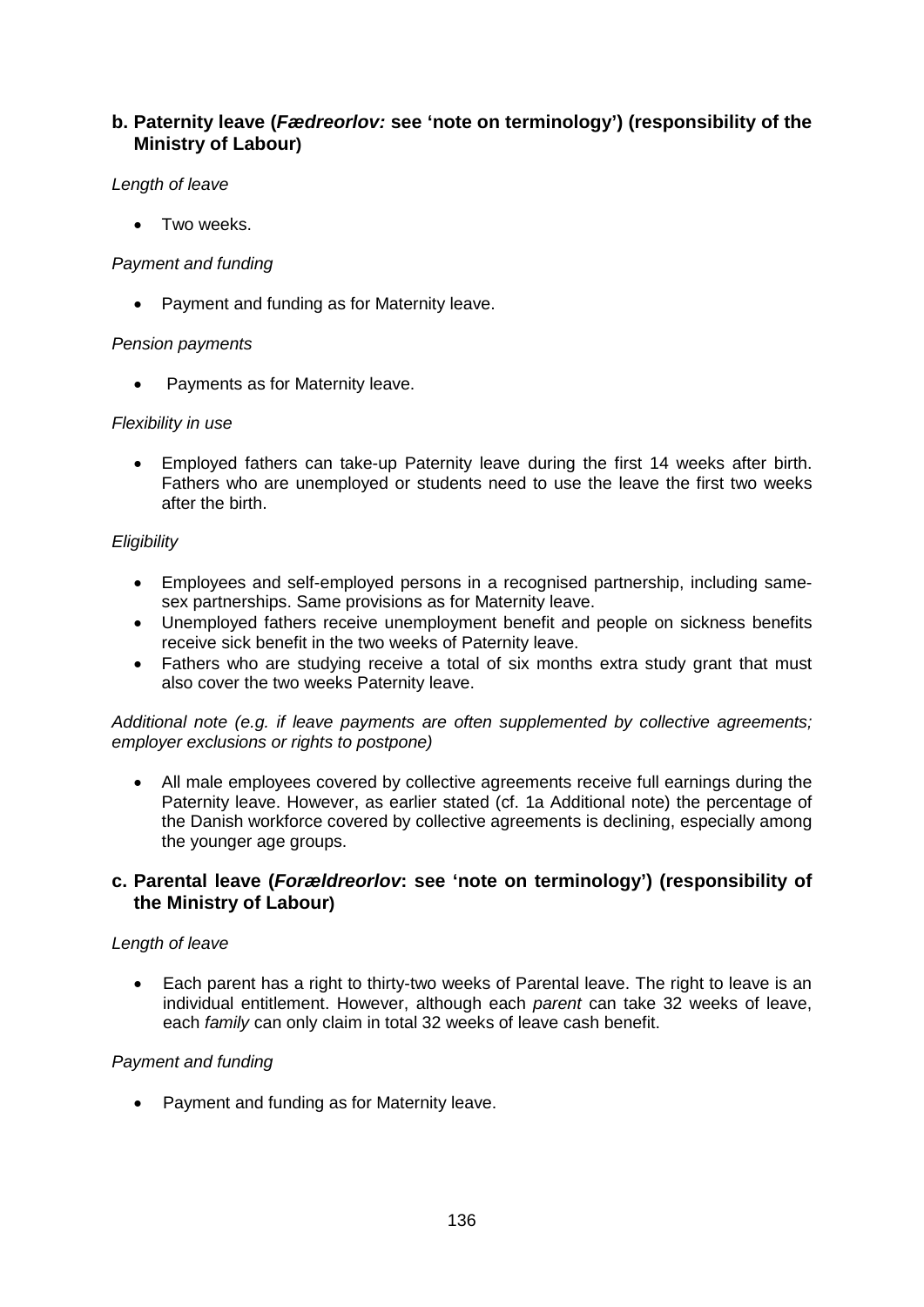#### *Pension payments*

• Payments as for Maternity leave.

#### *Flexibility in use*

- Between eight and 13 weeks can be taken later.
- Both parents can be on leave at the same time.
- Each parent can prolong their 32 weeks leave to 40 weeks (for all) or 46 weeks (only employed persons and self-employed people). In this case, the benefit level is reduced over the extended leave period, so that the total benefit paid equals 32 weeks at the full rate of benefit (though this extended benefit can only be claimed by one parent, as benefit is per family and not per parent).
- It is possible to return to work on a part-time basis, with a reduced benefit payment spread over this extended period of leave (e.g. a parent may work half-time and thus prolong the leave period from 32 to 64 weeks.) This is subject to agreement with the employer.

#### *Eligibility (e.g. related to employment or family circumstances)*

- As Maternity leave.
- Fathers who are studying receive a total of six months extra study grant.

*Variation in leave due to child or family reasons (e.g. multiple or premature births; poor health or disability of child or mother; lone parent)*

• None.

*Additional note (e.g. if leave payments are often supplemented by collective agreements; employer exclusions or rights to postpone)*

- All employees covered by collective agreements receive full earnings during part or all of the Parental leave period (a maximum coverage may be set in the agreements, though); see 1a additional note.
- From 2007, the industrial sector (representing 7,000 employers nationwide including production, service, knowledge and IT; encompassing more than 500,000 employees) introduced a paid father's quota in Parental leave. The entitlement was up to nine weeks Parental leave with payment. Three weeks of this Parental leave with pay for the father, three weeks for the mother and three weeks for the parents to share – the weeks for the mother and the father respectively were quotas and therefore lost if not used. Later agreements have prolonged the period to first  $4+4+3$  weeks (in 2014)<sup>[10](#page-4-0)</sup>, later to  $5+5+3$  weeks (in 2017)<sup>11</sup>. In the 2012 agreement for the industrial sector, a clause was removed. This clause determined that pay during Parental leave was contingent on leave being taken immediately after the Maternity leave, i.e. the  $15<sup>th</sup>$ week after birth. The clause reduced the flexibility of use considerably; especially in the fathers' take-up of Parental leave (Bloksgaard, 2009<sup>[12](#page-4-2)</sup>). Now, parents covered by

<span id="page-4-1"></span><span id="page-4-0"></span><sup>&</sup>lt;sup>10</sup> http://kooperationen.dk/media/69502/CO-Industriens-Overenskomst-2014-2017.pdf<br><sup>11</sup>CO Industri & DI (2017) Industriens Overenskomst 2017-2020. https://di.dk/Shop/Overenskomster/Produktside/Pages/Produktside.aspx?productId=6549

<span id="page-4-2"></span><sup>12</sup> Bloksgaard, L. (2009) *Arbejdsliv,forældreskab og køn – forhandlinger af løn og barsel i tre moderne virksomheder* [*Work-life, parenthood and gender – wage and leave negotiations in three modern Danish companies*]. Aalborg: Aalborg University.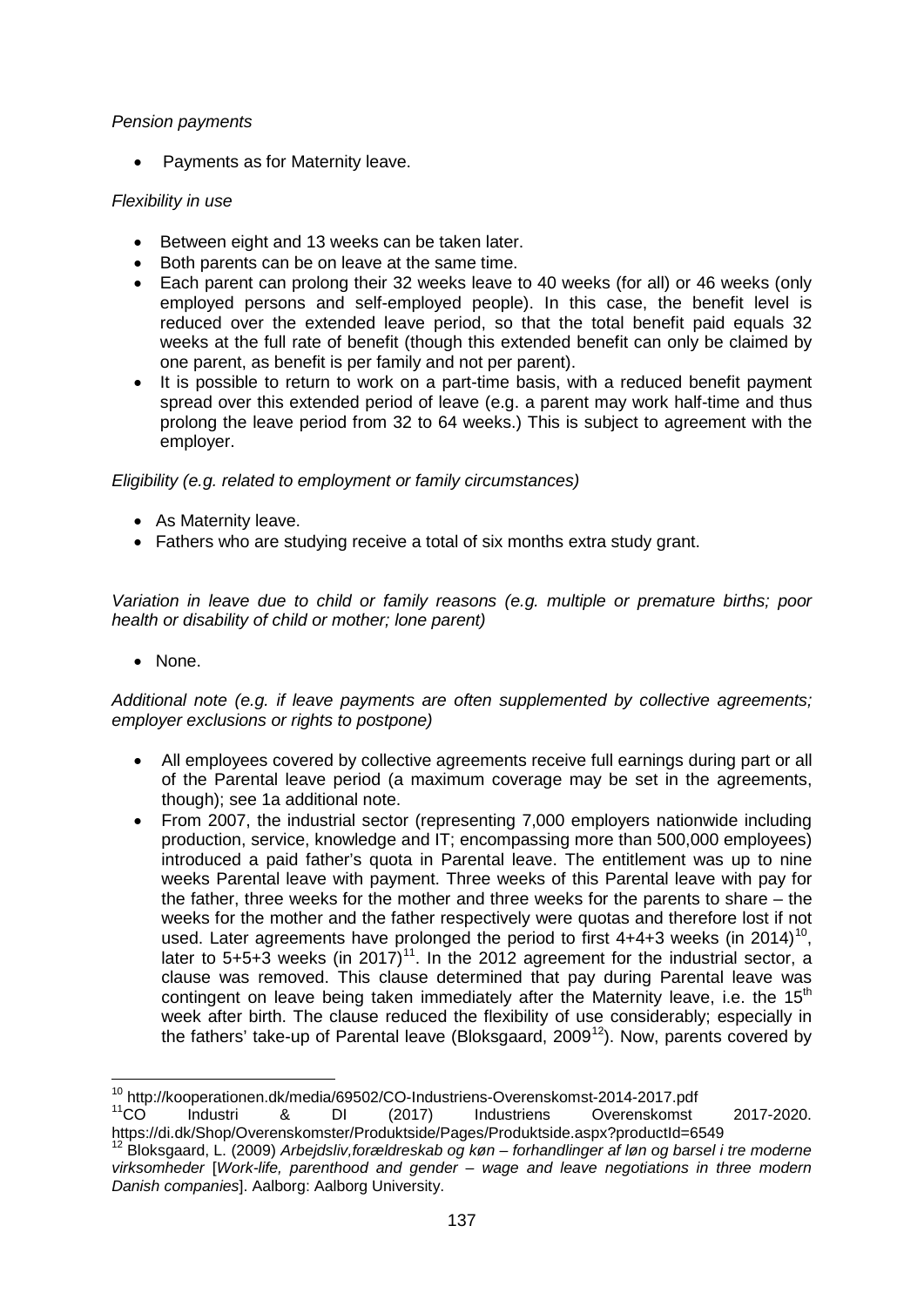this agreement are allowed to take Parental leave with pay within a year from the birth of the child.

• In spring 2008, a similar Parental leave model was also introduced for employees working in the public sector. If both parents work in the state sector they were entitled to leave with full payment for 6+6+6 weeks Parental leave – in all 14 weeks of Maternity leave and 18 weeks of Parental leave, all with full payment, a total of 32 weeks. Six weeks was earmarked for the mother, six weeks for the father and six weeks could be shared. As a part of the labour market negotiations in spring 2015, fathers employed in the public sector got further one week earmarked with full payment, making a total of seven weeks.

#### **d. Childcare leave or career breaks**

• No statutory entitlement – it would be dependent on collective agreement or individual contract, but is to our knowledge not used.

#### **e. Other employment-related measures**

#### *Adoption leave and pay*

• For adoptive parents the same regulations for Parental leave apply as for other parents, with the exception that two of the 48 weeks must be taken by both parents together.

#### *Time off for the care of dependants*

- Most working contracts and labour market agreements include the right to take one day off per sick spell to care for a sick child. Public employees are entitled to two days. Leave is paid.
- All employees may, depending on the assessment of the local municipality, be eligible for a care benefit (*Plejevederlag*) if they care for a terminally ill relative or close friend at home; the municipality decides the length and level of benefit payment. There is no entitlement to leave associated with this benefit.

#### *Flexible working*

• None

*Specific provision for (breast-)feeding*

• None.

# **2. Relationship between leave policy and early childhood education and care policy**

The maximum period of paid post-natal leave available in Denmark is 14 months, if parents take the option of a part-time Parental leave period with a lower benefit payment; leave at 100 per cent of earnings subject to a ceiling lasts for 11 months. There is an entitlement to ECEC from when the child is six months, so there is no gap between leave and ECEC entitlements. (See also section 3. for current policy debates on ECEC attendance) Levels of attendance at formal services for children under and over three years are well above the average for the countries included in this review and for OECD countries in general. For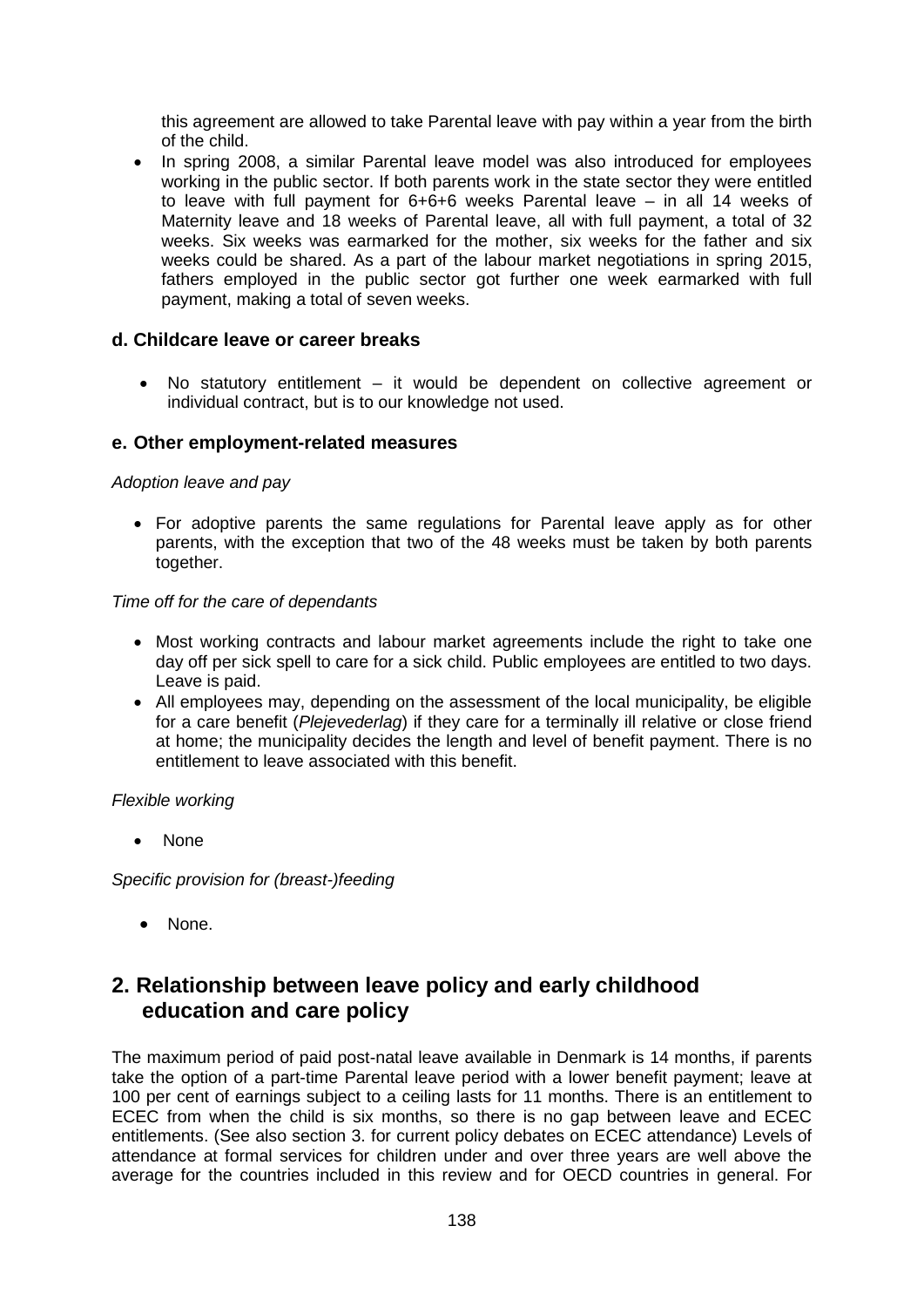actual attendance levels, see 'relationship between leave and ECEC entitlements' on crosscountry comparisons page.

## **3. Changes in policy since April 2017** (including proposals currently under discussion)

In mid-2015 a new minority government based on the Liberal party, named Venstre, came into power. As of 2017, they joined in a coalition with two right-wing parties, the Conservatives and Liberal Alliance. Neither Venstre nor the new coalition government have made gender equality one of its main priorities. As an example, two major initiatives have been abolished: the reimbursement fund for self-employed, as described above, and the requirement for small enterprises to produce gender-based statistics.

In March 2017, the Socialist People's Parti (*Socialistisk Folkeparti*) introduced a bill to reward fathers, who took up leave for more than ten weeks with a tax-free cash benefit of DKK5,000 [ $671.36$ ]. This suggestion, however, lacked parliamentary support.<sup>[13](#page-6-0)</sup> A few months later, in August 2017, the Social Democrats introduced a bill to split the Parental leave in two: 16 weeks for the father and 16 for the mother with the possibility to transfer it to the other parent.<sup>[14](#page-6-1)</sup> This bill was not further processed at that time. However, the last model – splitting the 32 weeks of Parental leave, with 16 weeks for the father and 16 for the mother with the possibility to transfer it to the other parent – is now being supported also by the Liberal party ('Venstre') and a new bill on this is under negotiation (Spring 2018).

The EU Directive introduced in April 2017 including a four month father's quota in the member states has met criticism from the present Liberal government in Denmark, based on the argument that families should have the freedom to choose themselves, but also among Social democratic politicians, who likewise argue for the freedom of choice of families and that legislative quotas interfere with the Danish labour market model based on tripartite negotiations. [15](#page-6-2) Within the Danish parliament's Equality Council, only a minority of parties welcomed the proposal (*Alternativet, Radikale Venstre, Socialistisk Folkeparti*).[16](#page-6-3)

Instead of initiatives at the policy level to increase fathers' take-up of Parental leave, in 2017 the Minister for Gender Equality and the Minister of Industry, Business and Financial Affairs initiated a campaign "Aktion Fars Orlov" [Operation Dad's Leave] (2017-2020). The campaign is publicly funded by the government and a broad range of parties (DKK4.5 mil. [€600,000]) and supported by the unions and a number of Danish companies. It seeks to inspire a cultural change, encourage more men to take (more) leave and incite companies to support them $17$ .

In February 2018, a new law made fathers and co-mothers equal to mothers in case of infant death: both parents are now entitled to 14 weeks of leave.<sup>[18](#page-6-5)</sup>

As of August 2018, a policy change has been negotiated making ECEC attendance mandatory for children aged one year in geographical areas considered vulnerable, i.e.

<span id="page-6-2"></span><sup>15</sup> https://www.information.dk/telegram/2017/04/danske-ministre-saetter-foden-overfor-eu-orlov,

<u>.</u>

<span id="page-6-1"></span><span id="page-6-0"></span><sup>14</sup> https://www.information.dk/telegram/2017/08/socialdemokratiet-jagter-fleksibel-faedrebarsel

http://www.dr.dk/nyheder/politik/s-eu-gaar-alt-vidt-med-forslag-om-oeremaerket-barsel, https://www.information.dk/udland/2017/04/maend-tage-fire-maaneders-barsel-staar-eu-

kommissionen<br><sup>16</sup> http://www.eu.dk/samling/20161/kommissionsforslag/kom(2017)0253/bilag/4/index.htm

<span id="page-6-4"></span><span id="page-6-3"></span>ntip://www.eu.uk/samling/20161/kommissionsforslag/kom/2017/sames.dk/arbejdsmarked/kampagne-skal-<br><sup>17</sup> See https://www.aktionfarsorlov.dk/ and https://www.business.dk/arbejdsmarked/kampagne-skalfaa-flere-maend-paa-barsel-og-goere-op-med-ravnemor

<span id="page-6-5"></span><sup>18</sup> http://www.ft.dk/samling/20171/lovforslag/l121/index.htm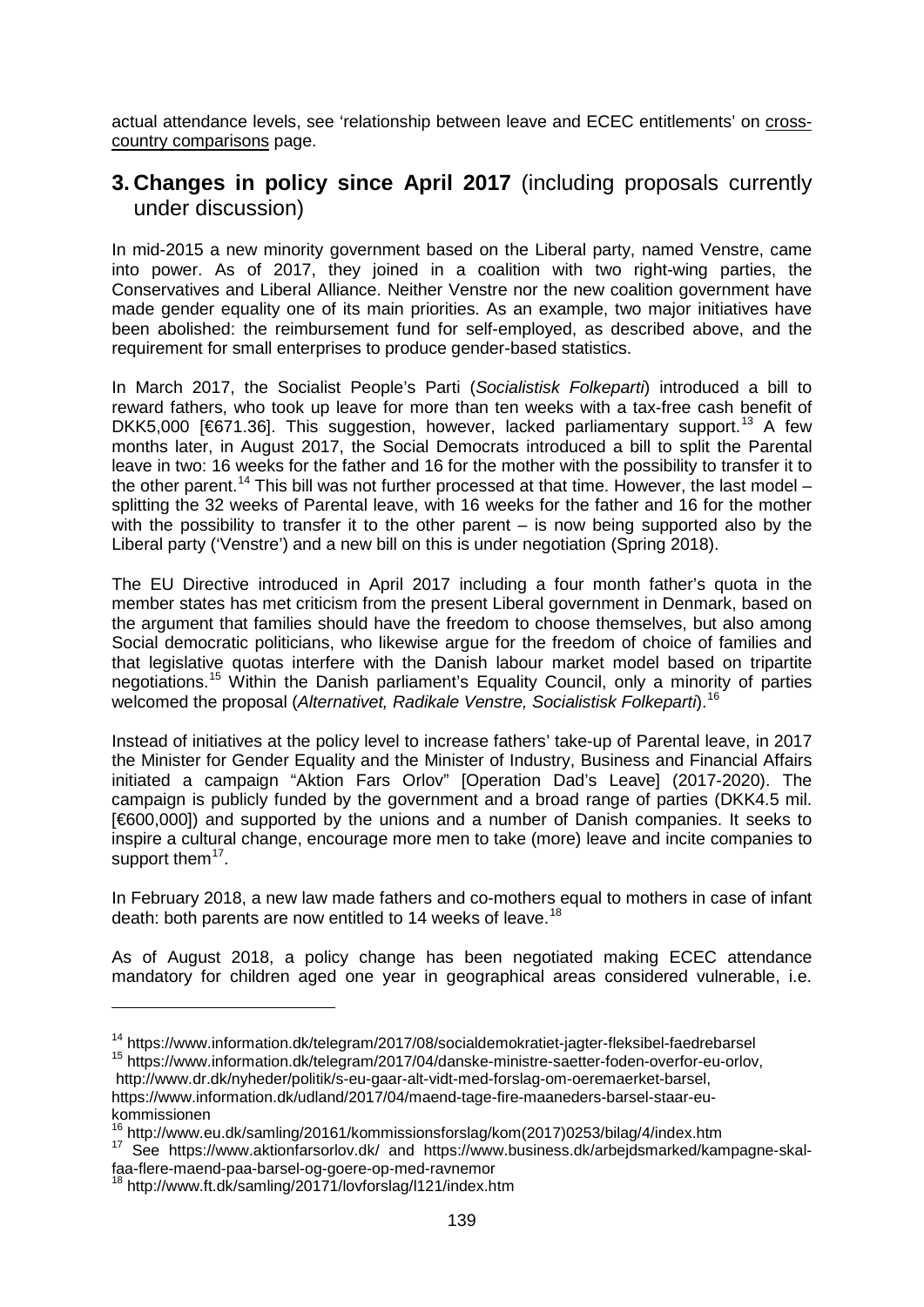areas with high proportion of migrants who are not active in the labour market. The change in law is expected to be enacted July 2019. Attendance is 25 hours a week for the child, with a focus on cultural and linguistic learning and integration. Should the parents decide not to enroll the child in ECEC, they will be not receive the child benefit. The parents are also expected to participate in a learning program of a minimum of six hours weekly over three weeks, focused on how best to support the child.<sup>[19](#page-7-0)</sup> In the agreement, there is no mentioning of how the policy change will affect parents who would like to take up part-time leave and thus extend the leave beyond the one year.

## **4. Take-up of leave**

Data on take-up of all Danish fathers and mothers are not available – statistics are instead based on parents entitled to a cash benefit during leave. A growing number of parents in Denmark lacks such entitlements; in 2014, 21 per cent of the fathers and 22 per cent of the mothers<sup>20</sup>. When nothing else is noted, the statistics in the following sections do not encompass this (growing) number of people.

## **a. Maternity leave**

The present statistics on leave take-up do not provide data on the proportion of mothers using Maternity leave only. Survey data from 2006 showed that among parents of children born in 2005, 99 per cent of mothers had taken Maternity leave<sup>21</sup>.

#### **b. Paternity leave**

Statistics show that among Danish fathers of children born in 2014 entitled to cash benefit, 80 per cent take (some of) the Paternity leave. Thus, 20 per cent of the fathers do not take any Paternity leave $22$ .

#### **c. Parental leave**

As noted above, regular data are not available on the share of all fathers and mothers who take up Parental leave. The data instead provides only the number of parents who receive a cash benefit during leave. Most mothers take some Parental leave beyond the Maternity leave. Among mothers entitled to the cash benefit during leave, the percentage who only took Maternity leave was only 0.4 per cent.

Among fathers entitled to the cash benefit during leave, 45 per cent only took the two weeks of Paternity leave in 2014. Danish fathers on average only take 11.7 per cent of the Parental leave period in total in 2016 – a small increase since 2013 (10.7 per cent)<sup>[23](#page-7-4)</sup> – but still considerably lower than in Sweden and Norway<sup>24</sup>. An often-quoted explanation for fathers'

<span id="page-7-0"></span>19http://socialministeriet.dk/media/19171/aftaletekst-om-obligatorisk-laeringstilbud-og-skaerpetstraf.pdf

<span id="page-7-1"></span><sup>20</sup> Danmarks Statistik (2016): *Nyt fra Danmarks Statistik. Dagpenge ved fødsel 2015*, Nr. 140, København: Danmarks Statistik.

<span id="page-7-2"></span><sup>21</sup> Olsen, B. M. (2007) *Evaluering af den fleksible barselsorlov: orlovsreglerne set fra forældres, kommuners og arbejdspladsers perspektiv.* Copenhagen: SFI - Det Nationale Forskningscenter for

Velfærd.<br><sup>22</sup> Danmarks Statistik (2017) Fædres brug af orlov, København, Danmarks Statistik

<span id="page-7-4"></span><span id="page-7-3"></span><sup>&</sup>lt;sup>23</sup> Danmarks Statistik (2017) Statistiske efterretninger: Dagpenge ved graviditet, fødsel og adoption *2016*. 2017: 9, København: Danmarks Statistik.

<span id="page-7-5"></span> $24$  Rostgaard, T. and Lausten, M. (2014) The coming and going of the fathers' quota in Denmark: consequences for fathers' parental leave take-up, in: G.B. Eydal and T. Rostgaard (eds.): *Fatherhood in the Nordic Welfare States - Comparing Care Policies and Practice.* Bristol: Policy Press.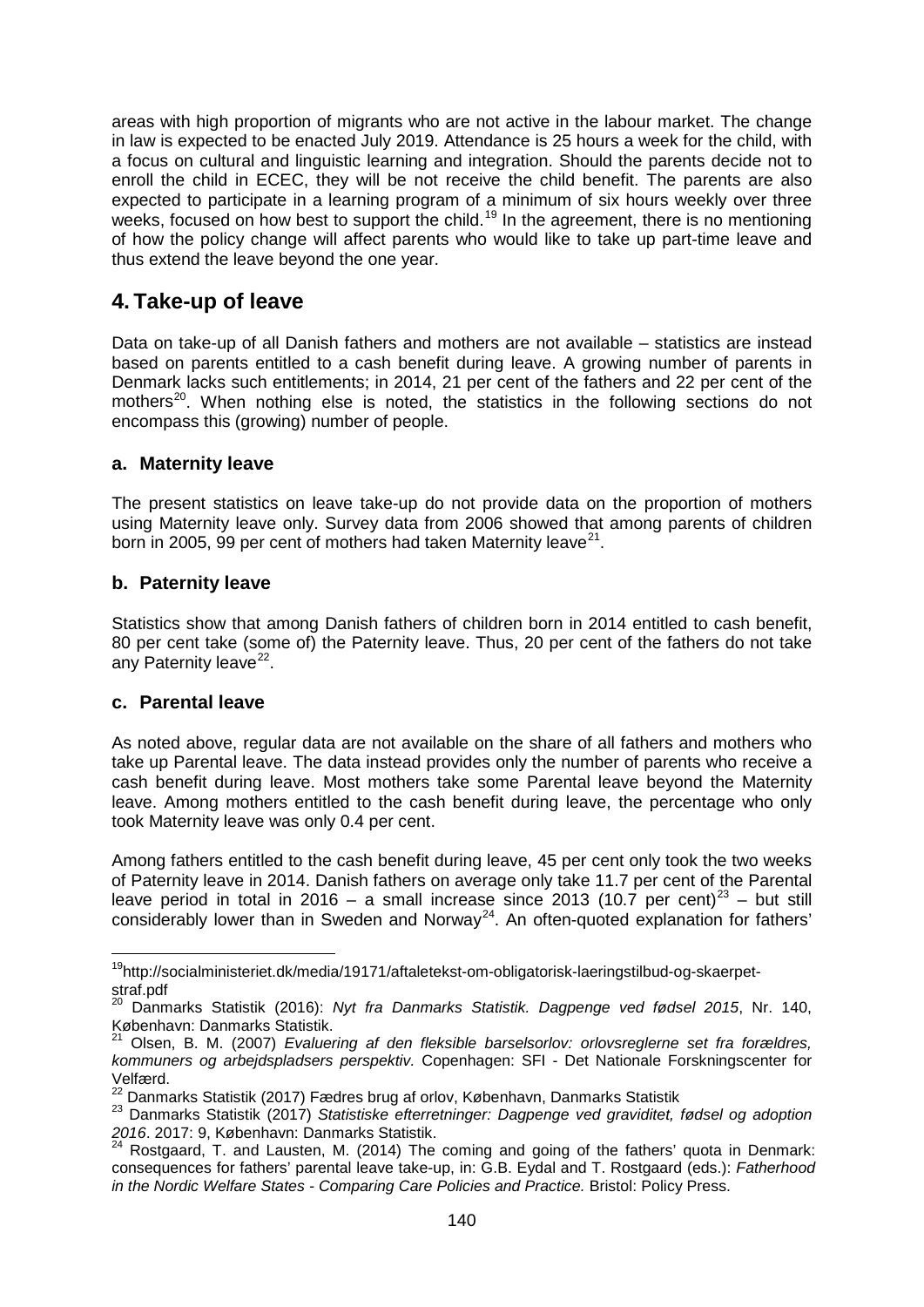higher uptake of Parental leave in the neighboring countries is the father's quota in the legislation there.

While Denmark presently does not have a father's quota, in the period 1998-2002 a quota of two weeks with benefit or full pay depending on the work contract was in place. Recent analysis of register data of Parental leave take-up of more than 1 million fathers in the period 1990-2007, show that the introduction of the fathers' quota had a clear effect on fathers' take-up of leave. This is a period where various leave schemes were introduced, such as a low paid childcare leave, which mainly mothers took up, as well as the father's quota. Although the length of the quota was relatively short, not least in comparison with other Nordic countries, it had a significant effect on fathers' take-up.

The introduction of the quota initially sparked increased uptake of Parental leave among fathers, from 12 per cent of those becoming fathers in 1997 to 36 per cent of fathers in 2001, when at its height. From 2002, following the ending of the quota, there is a drop to 22 per cent of fathers. Interestingly, the number again begins to slowly increase after 2002. This development suggests that fathers increasingly take Parental leave, regardless of whether or not there is a legislated father's quota. The hypothesis is that this is partly due to the introduction of father's quota arrangements in some of the labour market agreements, which started to set in as of 2003<sup>[25](#page-8-0)</sup>. Another reason is believed to be the cultural shift in attitudes to fatherhood and in men's role in childcare for the young child<sup>[26](#page-8-1)</sup>, which the introduction of the father's quota may have encouraged or at least supported.

The same increase in the fathers' share of total leave days taken can be noted since the introduction of the father's quota. The elimination of the father's quota in 2002 is followed by a slight drop in the fathers' share, which has since increased; once again; this possibly reflects the increasing number of fathers who have gained a right to a father's quota through collective agreements as well as changing norms.

Further analysis shows that it is the well-educated fathers, working in public sector occupations and with well-educated partners who take Parental leave, presumably because they stand in a better situation in the labour market, they may have secured better leave rights and may also have a partner, who is more eager herself to return to the labour market. This is despite growing interest across social divides among fathers for taking up leave, and we conclude that the present composition of statutory leave entitlements in Denmark positions fathers differently, working against the Nordic principle of universalism<sup>[27](#page-8-2)</sup>  $28\frac{29}{2}$  $28\frac{29}{2}$ .

<span id="page-8-0"></span> $25$  Rostgaard, T. and Lausten, M. (2014) The coming and going of the fathers' quota in Denmark: consequences for fathers' parental leave take-up, in: G.B. Eydal and T. Rostgaard (eds.): *Fatherhood in the Nordic Welfare States: Comparing Care Policies and Practice.* Bristol: Policy Press.

Bloksgaard, L. et al. (2015): "Masculinity Ideals in a Contemporary Danish Context", *NORA - Nordic Journal of Feminist and Gender Research*, Vol.23, No.3: 152-170.

<span id="page-8-1"></span><sup>26</sup> Bloksgaard, L. (2014): 'Negotiating leave in the workplace: leave practices and masculinity constructions among Danish fathers', in: G.B.Eydal and T.Rostgaard (eds.): *Fatherhood in the Nordic Welfare States: Comparing Care Policies and Practice, Bristol:. Policy Press, pp.141-161.<br><sup>27</sup> Rostgaard, T. and Lausten, M. (2014) 'The coming and going of the fathers' quota in Denmark:* 

<span id="page-8-2"></span>consequences for fathers' parental leave take-up', in: G.B.Eydal and T.Rostgaard (eds.): *Fatherhood in the* 

<span id="page-8-3"></span><sup>&</sup>lt;sup>28</sup> Bloksgaard, L. (2014) 'Negotiating leave in the workplace: leave practices and masculinity constructions among Danish fathers', in: G.B.Eydal and T.Rostgaard (eds.): *Fatherhood in the Nordic* 

<span id="page-8-4"></span>Bloksgaard, L. (2013) 'Uten fedrekvote i lovgivningen: Danske fedres forhandlinger om permisjon fra arbeidet', in: B.Brandth and E. Kvande (eds.) *Fedrekvoten og den farsvennlige velferdsstaten*. Oslo: Oslo Universitetsforlag, pp.194-210.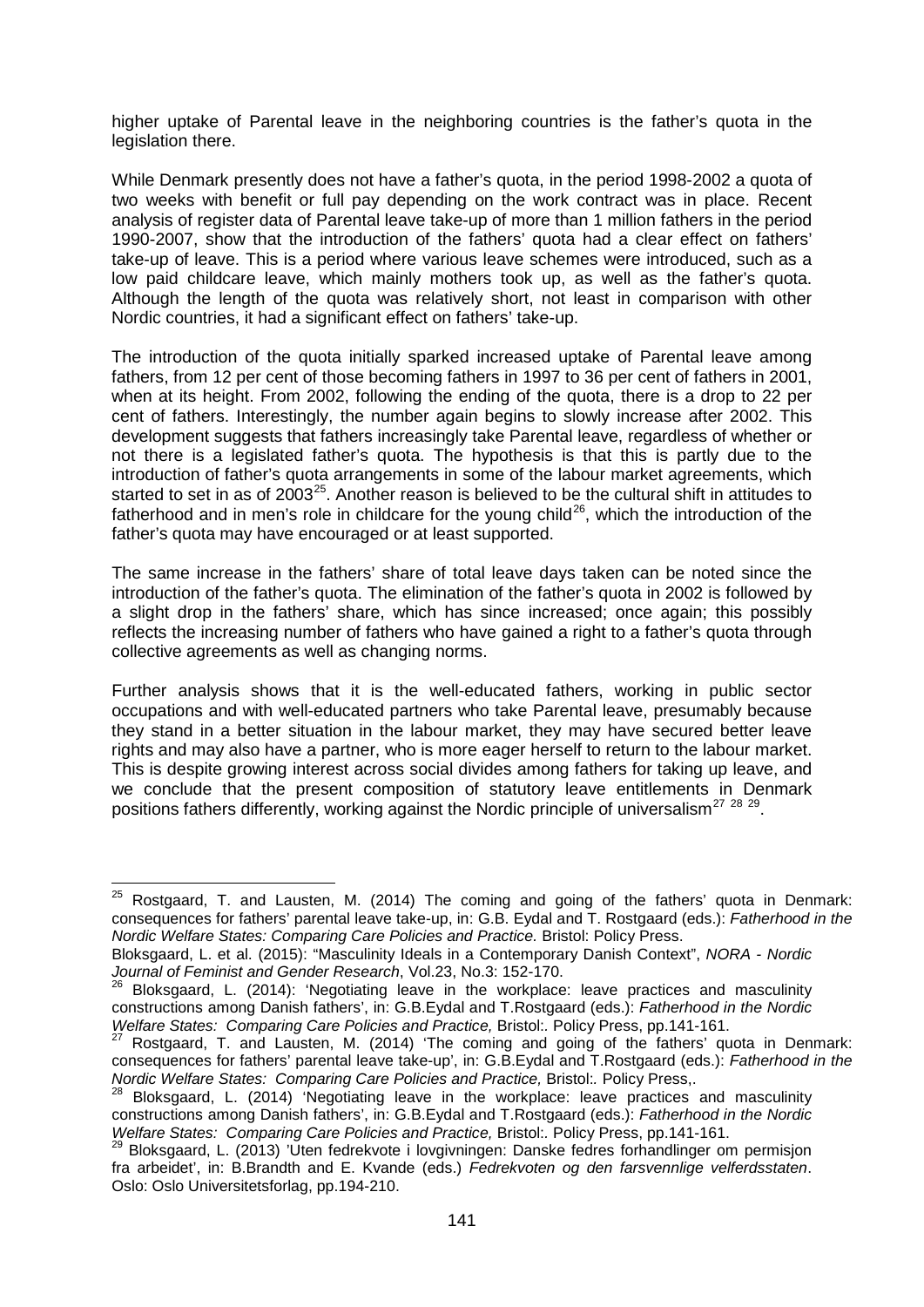#### **d. Leave take-up in total**

In addition to the (relatively) limited statistics referred to above, the available statistics presenting the present leave situation look across the entire leave period (Maternity, Paternity and Parental leave) and the data are presented in this section. Also this data is based on parents receiving a cash benefit during leave.

Statistics indicate that mothers' leave take-up is stable. Mothers who have taken leave together with the father took between 299 and 296 days between 2006-2015, while mothers who have taken leave alone took 311 to 317 days over the same period.

Well-educated mothers and mothers in management top positions take the shortest leave (whereas the opposite is the case among fathers; here well-educated fathers and fathers in management top positions take up the longest leave). The educational level of the mother and her position in the labour market is central to the division of leave between the parents. Mothers employed in agriculture take the longest leave while mothers employed in information and communications take the shortest leave  $30$ .

After the data for the period 2007-2010 showed an increase in the number of days that fathers take, when both the mother and the father take up leave (not necessarily at the same time) – from 32 days on average in 2007 to 37 days in 2010 – the data for 2011-2013 show stabilisation. In families, where both the father and the mother took leave, the father took an average of 37 days of leave in 2012-2014. In the few families where the fathers were the only parent to take parental leave, their leave take-up in 2015 was 55 days<sup>[31](#page-9-1)</sup>.

Slightly more fathers took up leave in 2014 (80.1 per cent) than in 2003 (74.5 per cent).<sup>[32](#page-9-2)</sup> The increase in later years in fathers' leave use may be explained by the fathers' quota in the collective agreements and (partly) by the removal of the clause in the collective agreement of the industrial sector, which leads to larger flexibility in leave use for employees covered by this agreement, especially fathers<sup>[33](#page-9-3)</sup> (see section 1c).

Statistics on fathers' leave take-up based on data from 2014 show that:

- o Well-educated fathers and fathers with a high income take the longest leave.
- o Fathers living in the largest cities take the longest leave.
- o Well-educated fathers living in Copenhagen takes the longest leave of all fathers (51.5 days).
- o Fathers employed in the public sector take the longest leave period (50 days).
- o Fathers employed in male-dominated branches take 5 days less than the average.
- o Self-employed fathers take least leave (16 days).
- o Fathers with well-educated partners take in average 60 per cent longer leave than fathers in average. $34$

Statistics on how parents, where both take leave, share the total leave period show that frequently the father takes precisely the two weeks Paternity leave and the mother 46 weeks equalling the 14 weeks Maternity leave and the 32 weeks of Parental leave  $35$ .

<span id="page-9-0"></span><sup>30</sup> Danmarks Statistik (2017) *Statistiske efterretninger: Dagpenge ved graviditet, fødsel og adoption 2016*. 2017: 9, København: Danmarks Statistik.

<span id="page-9-1"></span><sup>31</sup> Danmarks Statistik (2017) *Statistiske efterretninger: Dagpenge ved graviditet, fødsel og adoption 2016*. 2017: 9, København: Danmarks Statistik.

<span id="page-9-2"></span><sup>&</sup>lt;sup>32</sup> Danmarks Statistik (2017) *Fædres brug af orlov*, København, Danmarks Statistik<br><sup>33</sup> DR Nyheder (2014) 'Mænd i industrijob tager mere barsel'. 25 January 2014.

<span id="page-9-4"></span><span id="page-9-3"></span><sup>34</sup> Danmarks Statistik (2017) *Fædres brug af orlov*, København, Danmarks Statistik

<span id="page-9-5"></span><sup>35</sup> Danmarks Statistik (2017) *Statistiske efterretninger: Dagpenge ved graviditet, fødsel og adoption 2016*. 2017: 9, København: Danmarks Statistik.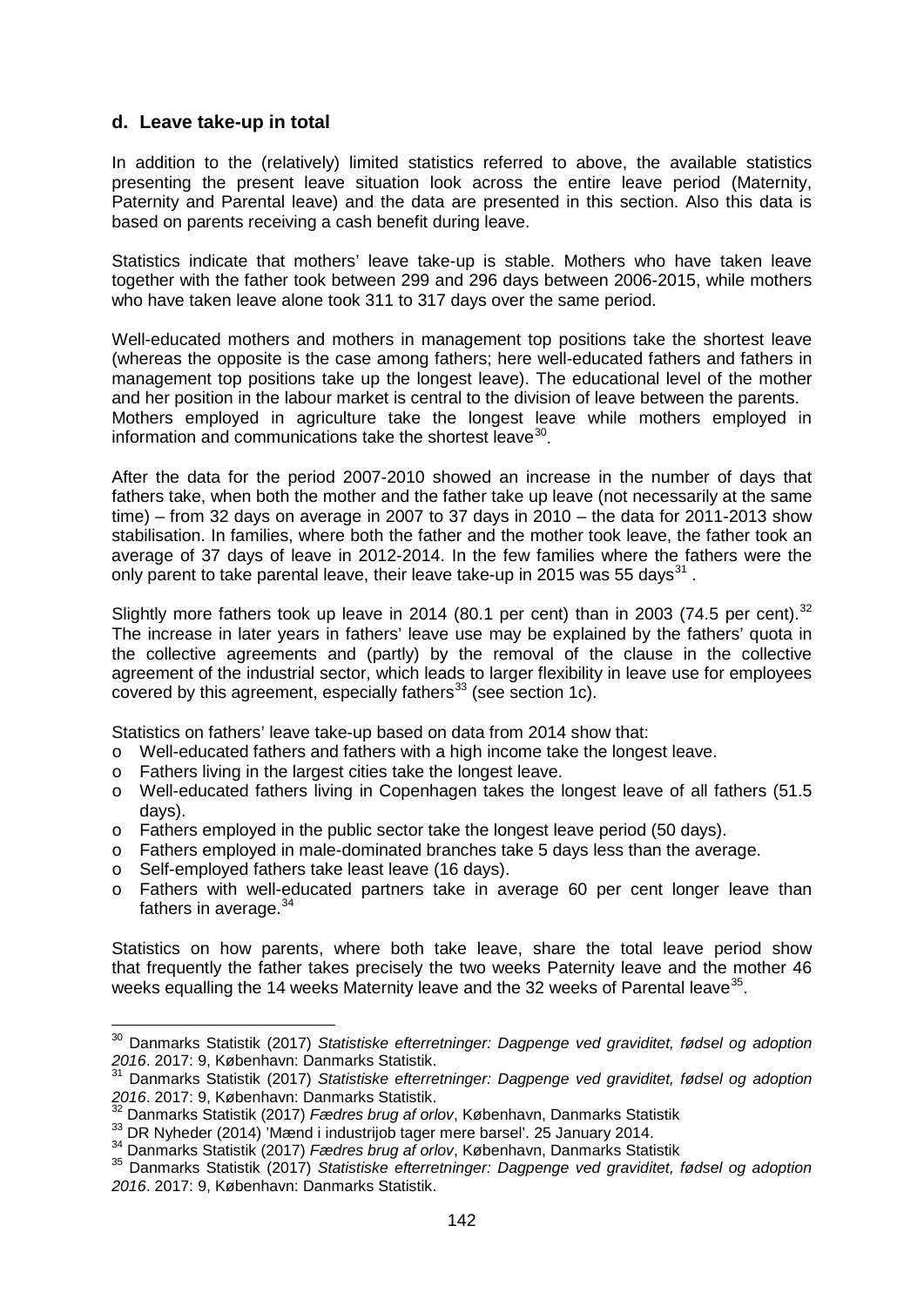A report from The Danish Institute for Human Rights concludes that both mothers and fathers experience discrimination due to pregnancy and leave take-up – mothers to the  $larcest decrease<sup>36</sup>$  $larcest decrease<sup>36</sup>$  $larcest decrease<sup>36</sup>$ .

## **5. Research and publications on leave and other employmentrelated policies since April 2017**

Please be aware that this is not intended to be a comprehensive list of all publications or research in this area for this country. If you are aware of a publication or research that could be listed in this section, please contact the country note author(s) so that they can include it for the following year

## **a. General overview**

Although there are quite extensive register data on the use of leave, Danish research into the take-up of leave and the reconciliation of work and family life is only limited.

## **b. Selected recent publications**

Andersen, S.H. (2017) *Paternity Leave and the Gender Wage Gap: New Causal Evidence*, Study Paper No. 118, The Rockwool Foundation Research Unit, Copenhagen, March 2017. This paper tests the father's uptake of Paternity leave relative to the mother's and its effect on the intra-household gender wage gap. The results show that families where fathers take more leave have higher total household wage incomes.

Forum for Mænds Sundhed (2017) *Fædres Sundhed* [Fathers' Health]. Available at: <http://sundmand.dk/PDF-filer/F%C3%A6dres%20sundhed%20endelig.pdf> This report explores the effect of fatherhood on men's health and concludes that becoming a father often improve men's health regarding e.g. alcohol habits, smoking, and risk behavior.

Kleven, H, Landais, C. and Søgaard, J.E. (2018) `Children and Gender Inequality: Evidence from Denmark*´* NBER Working Paper Series. National Bureau of Economic Research, Cambridge, Massachusetts. Available at: http://www.nber.org/papers/w24219 This study shows that the arrival of children creates a gender gap in earnings of around 20 per cent in the long run. The study finds clear dynamic impacts on occupation, promotion to manager, sector, and the family friendliness of the firm for women relative to men.

Eydal. G.B., and Rostgaard. T. (2018) `Policies promoting active fatherhood in five Nordic countries´, in: A. Santero and R. Musumeci (eds.) *Fathers, Childcare and Work*, Bingley: Emerald, pp.257-280.

#### **c. Ongoing research**

*The Nordic Gender Equality Network*, NoGen, led by Professor Anne Grönlund at Umeå University – the network focuses on gender research, including research about parents' use of Parental leave. http://www.socw.umu.se/english/cooperation/nogen---nordic-genderequality-network/

<span id="page-10-0"></span><sup>36</sup> Warming, Kenn (2016) *"Diskrimination af forældre. Oplevelsen af diskrimination i forbindelse med graviditet og barselsorlov".* Copenhagen: The Danish Institute for Human Rights.